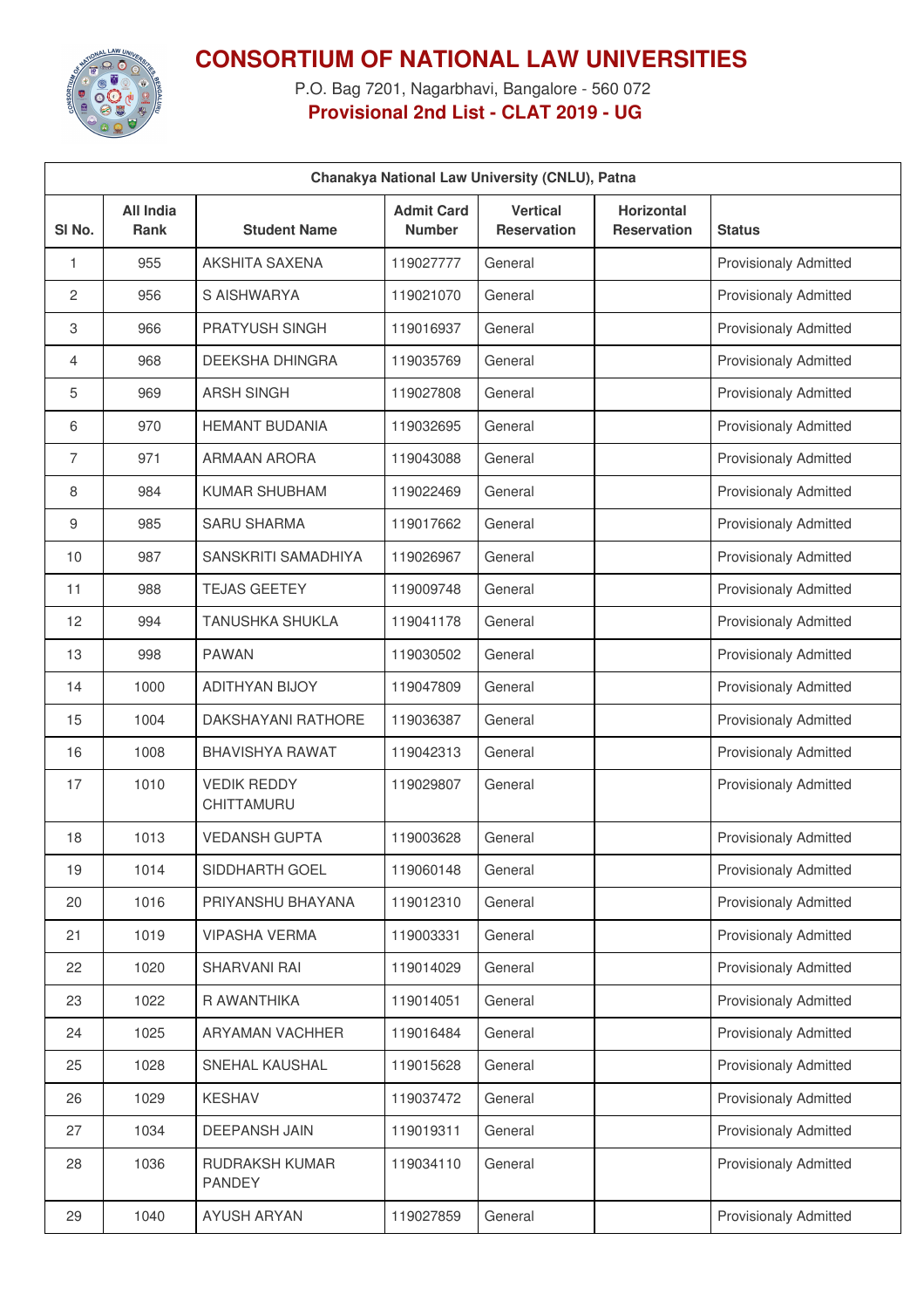| Chanakya National Law University (CNLU), Patna |                                 |                                             |                                    |                                       |                                         |                              |  |
|------------------------------------------------|---------------------------------|---------------------------------------------|------------------------------------|---------------------------------------|-----------------------------------------|------------------------------|--|
| SI <sub>No.</sub>                              | <b>All India</b><br><b>Rank</b> | <b>Student Name</b>                         | <b>Admit Card</b><br><b>Number</b> | <b>Vertical</b><br><b>Reservation</b> | <b>Horizontal</b><br><b>Reservation</b> | <b>Status</b>                |  |
| 30                                             | 1042                            | <b>ADITYA KISHORE</b>                       | 119011641                          | General                               |                                         | <b>Provisionaly Admitted</b> |  |
| 31                                             | 1043                            | RIDHI RANJAN                                | 119018928                          | General                               |                                         | <b>Provisionaly Admitted</b> |  |
| 32                                             | 1044                            | <b>SANKALP PARIHAR</b>                      | 119026970                          | General                               |                                         | <b>Provisionaly Admitted</b> |  |
| 33                                             | 1046                            | CHITRAGUPTA SHARAN                          | 119001905                          | General                               |                                         | <b>Provisionaly Admitted</b> |  |
| 34                                             | 1048                            | <b>SHASHWAT MISHRA</b>                      | 119020189                          | General                               |                                         | <b>Provisionaly Admitted</b> |  |
| 35                                             | 1053                            | <b>ANISHA SHARMA</b>                        | 119022547                          | General                               |                                         | Provisionaly Admitted        |  |
| 36                                             | 1056                            | <b>MUSKAN</b>                               | 119045305                          | General                               |                                         | <b>Provisionaly Admitted</b> |  |
| 37                                             | 1061                            | <b>DAKSHITA</b>                             | 119007846                          | General                               |                                         | Provisionaly Admitted        |  |
| 38                                             | 1064                            | <b>VANYA FRANCIS</b>                        | 119027769                          | General                               |                                         | <b>Provisionaly Admitted</b> |  |
| 39                                             | 1068                            | <b>ALISHA SHARMA</b>                        | 119036529                          | General                               |                                         | Provisionaly Admitted        |  |
| 40                                             | 1070                            | <b>MADHAV MAHESHWARI</b>                    | 119001876                          | General                               |                                         | <b>Provisionaly Admitted</b> |  |
| 41                                             | 1076                            | <b>VARUNI AGARWAL</b>                       | 119051657                          | General                               |                                         | <b>Provisionaly Admitted</b> |  |
| 42                                             | 1078                            | <b>SHAURYA SHUKLA</b>                       | 119032476                          | General                               |                                         | <b>Provisionaly Admitted</b> |  |
| 43                                             | 1079                            | <b>MUSKAN KHANDELWAL</b>                    | 119027455                          | General                               |                                         | <b>Provisionaly Admitted</b> |  |
| 44                                             | 1080                            | <b>PRANAV SRINIVAS</b><br><b>MATTAPALLI</b> | 119009909                          | General                               |                                         | <b>Provisionaly Admitted</b> |  |
| 45                                             | 1083                            | <b>AKANKSHA DHYANI</b>                      | 119010041                          | General                               |                                         | <b>Provisionaly Admitted</b> |  |
| 46                                             | 1084                            | DHAWAL SRIVASTAVA                           | 119039744                          | General                               |                                         | <b>Provisionaly Admitted</b> |  |
| 47                                             | 1086                            | <b>SIMRAN PARMAR</b>                        | 119000647                          | General                               |                                         | <b>Provisionaly Admitted</b> |  |
| 48                                             | 1087                            | YATIN GAUR                                  | 119046062                          | General                               |                                         | <b>Provisionaly Admitted</b> |  |
| 49                                             | 3489                            | <b>TANU PRIYA</b>                           | 119026691                          | WBC-BR                                |                                         | <b>Provisionaly Admitted</b> |  |
| 50                                             | 3848                            | <b>SHALINI BHATT</b>                        | 119028985                          | WBC-BR                                |                                         | Provisionaly Admitted        |  |
| 51                                             | 6751                            | RISHAV RAJ                                  | 119007186                          | EBC-BR                                |                                         | <b>Provisionaly Admitted</b> |  |
| 52                                             | 6813                            | SAKSHI PRIYA                                | 119030441                          | EBC-BR                                |                                         | Provisionaly Admitted        |  |
| 53                                             | 7392                            | SAHIL VERMA                                 | 119018887                          | EBC-BR                                |                                         | <b>Provisionaly Admitted</b> |  |
| 54                                             | 17771                           | <b>AYUSH KUMAR</b>                          | 119033754                          | SC-BR                                 |                                         | Provisionaly Admitted        |  |
| 55                                             | 18898                           | KHUSHI CHOUDHARY                            | 119009684                          | SC-BR                                 |                                         | Provisionaly Admitted        |  |
| 56                                             | 25111                           | YASH RAJ                                    | 119027249                          | General                               | PWD <sup>*</sup>                        | Provisionaly Admitted        |  |
| 57                                             | 25719                           | SHIKHA SHARMA                               | 119055165                          | ST-BR                                 |                                         | <b>Provisionaly Admitted</b> |  |
| 58                                             | 26529                           | SWASTIKA OJHA                               | 119027341                          | General                               | PWD <sup>*</sup>                        | Provisionaly Admitted        |  |
| 59                                             | 27070                           | SYED LUQMAN S                               | 119054454                          | General                               | PWD <sup>*</sup>                        | Provisionaly Admitted        |  |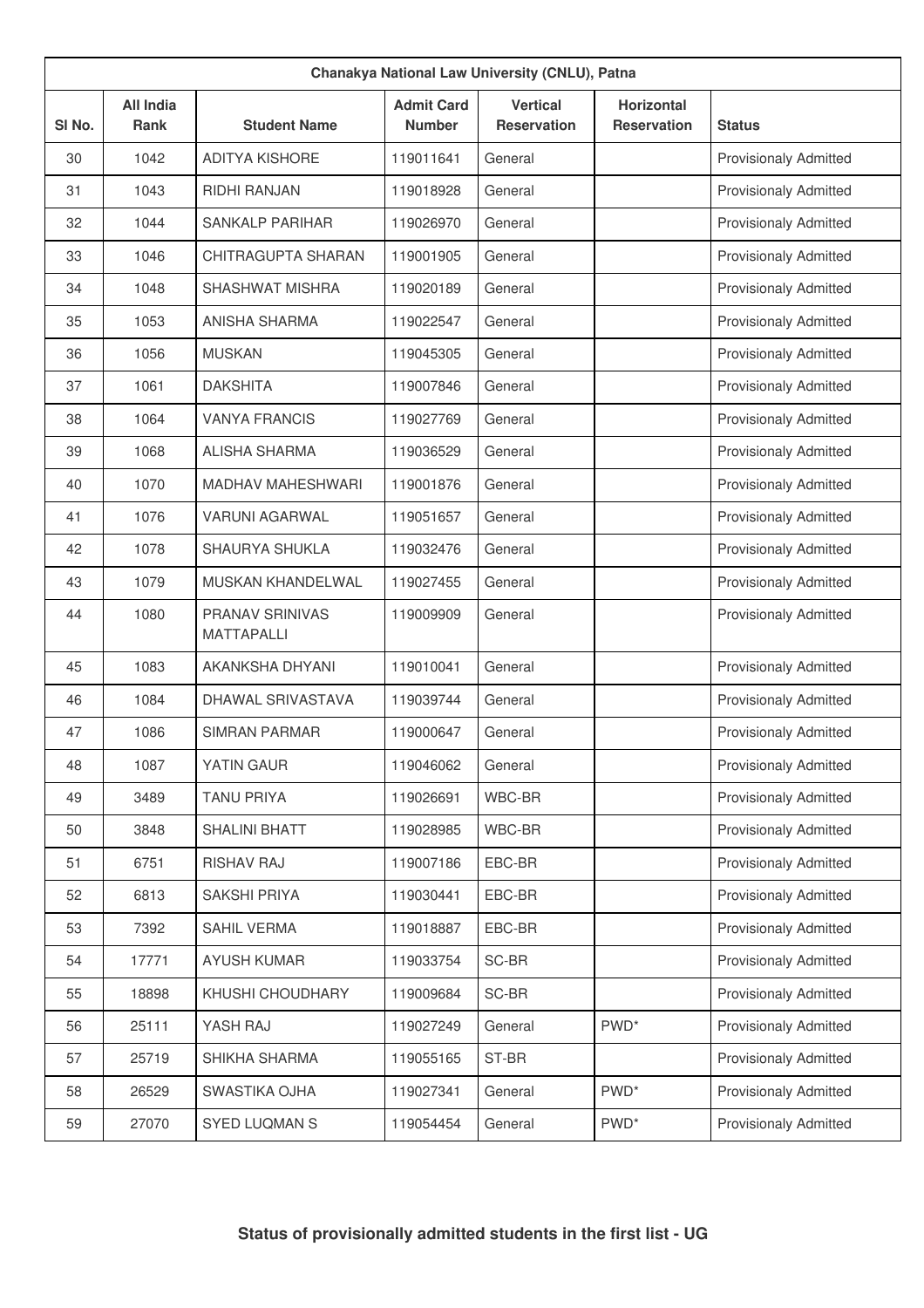|                | Chanakya National Law University (CNLU), Patna |                                    |                                    |                                       |                                         |                              |  |  |
|----------------|------------------------------------------------|------------------------------------|------------------------------------|---------------------------------------|-----------------------------------------|------------------------------|--|--|
| SI No.         | <b>All India</b><br><b>Rank</b>                | <b>Student Name</b>                | <b>Admit Card</b><br><b>Number</b> | <b>Vertical</b><br><b>Reservation</b> | <b>Horizontal</b><br><b>Reservation</b> | <b>Status</b>                |  |  |
| 1              | 623                                            | <b>MUKUND SINHA</b>                | 119005477                          | General                               |                                         | Vacant                       |  |  |
| 2              | 678                                            | <b>SAURABH SINGH</b>               | 119006239                          | General                               |                                         | Vacant                       |  |  |
| 3              | 679                                            | <b>SAURAV KUMAR</b>                | 119001954                          | General                               |                                         | Sought Upgradation           |  |  |
| $\overline{4}$ | 780                                            | <b>ARYAN ANAND</b>                 | 119019935                          | General                               |                                         | Sought Upgradation           |  |  |
| 5              | 817                                            | KUMAR PRIYANSHU                    | 119049844                          | General                               |                                         | Vacant                       |  |  |
| 6              | 821                                            | <b>ARUSH AGRAWAL</b>               | 119030252                          | General                               |                                         | Vacant                       |  |  |
| $\overline{7}$ | 824                                            | YASHVI AGARWAL                     | 119020256                          | General                               |                                         | Vacant                       |  |  |
| 8              | 825                                            | ANOUSHKA AGASTYA                   | 119008183                          | General                               |                                         | Vacant                       |  |  |
| 9              | 829                                            | <b>KSHITIZ JAIN</b>                | 119021222                          | General                               |                                         | Vacant                       |  |  |
| 10             | 831                                            | <b>ANMOL MISHRA</b>                | 119032664                          | General                               |                                         | Vacant                       |  |  |
| 11             | 833                                            | <b>SHIVAM BASATI</b>               | 119040604                          | General                               |                                         | Vacant                       |  |  |
| 12             | 848                                            | NITHYASHREE<br>VENKATARAMAN        | 119003584                          | General                               |                                         | Vacant                       |  |  |
| 13             | 850                                            | S GOWTHAM KRISHNA                  | 119040339                          | General                               |                                         | Vacant                       |  |  |
| 14             | 860                                            | <b>PRANKUR VATS</b>                | 119053843                          | General                               |                                         | Vacant                       |  |  |
| 15             | 861                                            | <b>ABHIJIT SHARMA</b><br>VADAVALLI | 119037389                          | General                               |                                         | Vacant                       |  |  |
| 16             | 864                                            | <b>SAKSHAM SHARMA</b>              | 119029160                          | General                               |                                         | Vacant                       |  |  |
| 17             | 865                                            | <b>ASHMITA LOHIA</b>               | 119068892                          | General                               |                                         | Vacant                       |  |  |
| 18             | 866                                            | RISHIT PACHAR                      | 119041088                          | General                               |                                         | Vacant                       |  |  |
| 19             | 878                                            | <b>HARSHITA SHUKLA</b>             | 119009554                          | General                               |                                         | <b>Provisionaly Admitted</b> |  |  |
| 20             | 881                                            | <b>TUSHITA MAHESHWARI</b>          | 119028903                          | General                               |                                         | Vacant                       |  |  |
| 21             | 882                                            | UTKARSH JINDAL                     | 119037511                          | General                               |                                         | Vacant                       |  |  |
| 22             | 884                                            | <b>SRISHTI KAUSHAL</b>             | 119006536                          | General                               |                                         | Vacant                       |  |  |
| 23             | 889                                            | CHAHAT GAUTAM                      | 119057524                          | General                               |                                         | Vacant                       |  |  |
| 24             | 894                                            | SHRIYA OJHA                        | 119016157                          | General                               |                                         | Vacant                       |  |  |
| 25             | 897                                            | DIKSHI ARORA                       | 119017782                          | General                               |                                         | Vacant                       |  |  |
| 26             | 898                                            | AARYAN GOYAL                       | 119008768                          | General                               |                                         | Vacant                       |  |  |
| 27             | 900                                            | ANANY RAJ SINGH                    | 119021868                          | General                               |                                         | Vacant                       |  |  |
| 28             | 901                                            | <b>SAUMYA</b>                      | 119010779                          | General                               |                                         | Vacant                       |  |  |
| 29             | 902                                            | SHOMESH SRIVASTAVA                 | 119004025                          | General                               |                                         | Vacant                       |  |  |
| 30             | 903                                            | PRATHAM SHARMA                     | 119037233                          | General                               |                                         | Vacant                       |  |  |
| 31             | 905                                            | AAYUSHI GUPTA                      | 119017294                          | General                               |                                         | Vacant                       |  |  |
| 32             | 906                                            | RUCHIRA JOSHI                      | 119027799                          | General                               |                                         | Vacant                       |  |  |
| 33             | 907                                            | SAMRATH SINGH                      | 119031999                          | General                               |                                         | Vacant                       |  |  |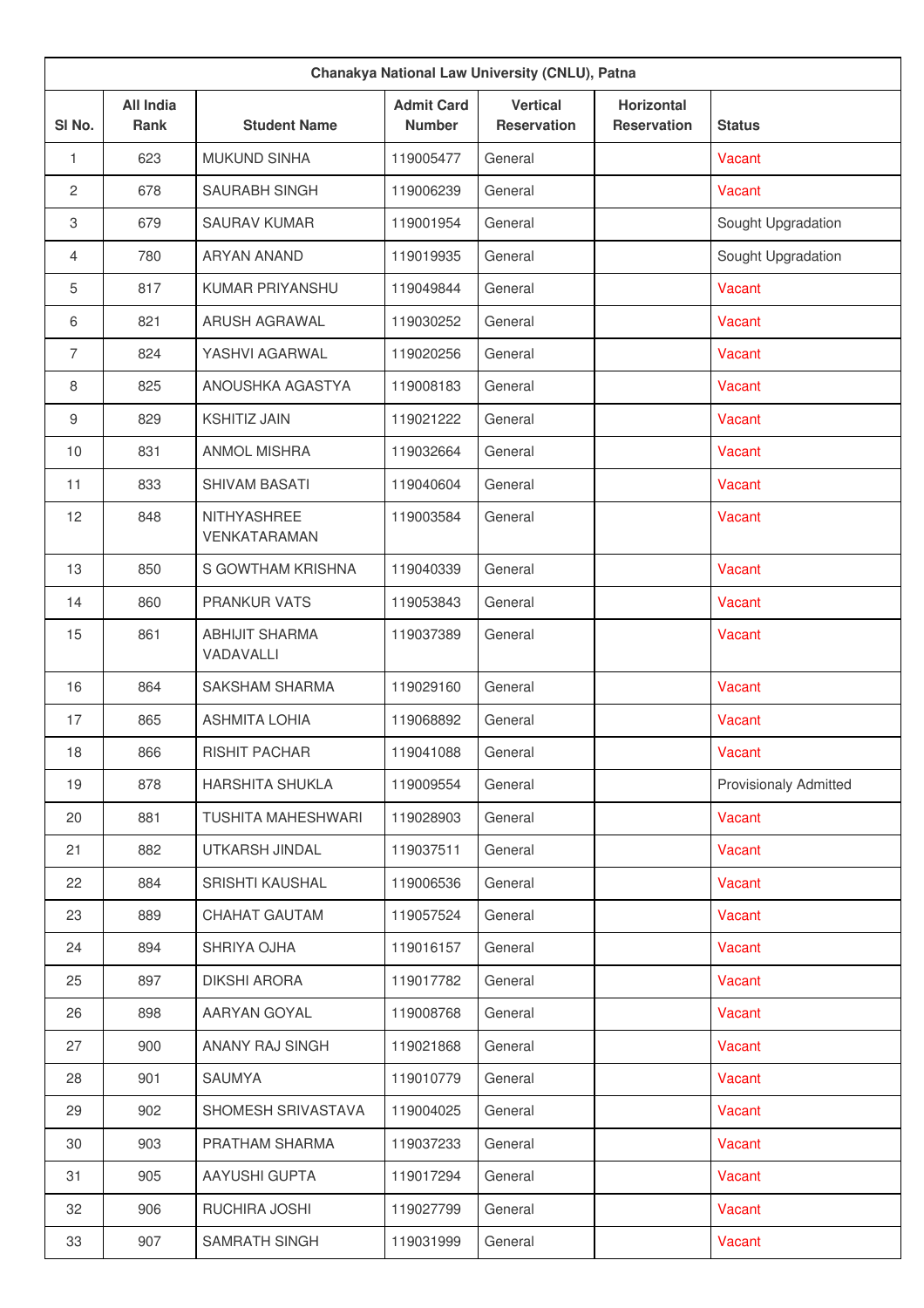|                   | Chanakya National Law University (CNLU), Patna |                                        |                                    |                                       |                                         |                              |  |
|-------------------|------------------------------------------------|----------------------------------------|------------------------------------|---------------------------------------|-----------------------------------------|------------------------------|--|
| SI <sub>No.</sub> | <b>All India</b><br><b>Rank</b>                | <b>Student Name</b>                    | <b>Admit Card</b><br><b>Number</b> | <b>Vertical</b><br><b>Reservation</b> | <b>Horizontal</b><br><b>Reservation</b> | <b>Status</b>                |  |
| 34                | 908                                            | KOTIKE KRISHNA VAMSI                   | 119010330                          | General                               |                                         | Vacant                       |  |
| 35                | 910                                            | OM PANDEY                              | 119038784                          | General                               |                                         | Vacant                       |  |
| 36                | 911                                            | <b>ALANKRITA SINHA</b>                 | 119018311                          | General                               |                                         | Vacant                       |  |
| 37                | 916                                            | <b>PALLAV ARORA</b>                    | 119004112                          | General                               |                                         | Vacant                       |  |
| 38                | 917                                            | <b>PRASHANT TADA</b>                   | 119029244                          | General                               |                                         | Vacant                       |  |
| 39                | 920                                            | <b>VAIBHAV GOGRA</b>                   | 119018086                          | General                               |                                         | Vacant                       |  |
| 40                | 922                                            | PRANJAL BARTWAL                        | 119034568                          | General                               |                                         | Sought Upgradation           |  |
| 41                | 925                                            | <b>ABHINANDAN</b>                      | 119017385                          | General                               |                                         | Vacant                       |  |
| 42                | 926                                            | <b>RIDHI GUPTA</b>                     | 119020278                          | General                               |                                         | Sought Upgradation           |  |
| 43                | 929                                            | <b>BHAVYA KALA</b>                     | 119027986                          | General                               |                                         | Vacant                       |  |
| 44                | 930                                            | <b>SANCTIS AANAND</b><br><b>RONALD</b> | 119007573                          | General                               |                                         | Vacant                       |  |
| 45                | 931                                            | SHAILEE BASU                           | 119004807                          | General                               |                                         | Vacant                       |  |
| 46                | 936                                            | <b>MANAV KAUSHIK</b>                   | 119009353                          | General                               |                                         | Sought Upgradation           |  |
| 47                | 937                                            | <b>HAYDEN D'SOUZA</b>                  | 119031780                          | General                               |                                         | Vacant                       |  |
| 48                | 938                                            | <b>SHISHIRA M</b>                      | 119007052                          | General                               |                                         | Vacant                       |  |
| 49                | 940                                            | NANDINI CHHABRA                        | 119031163                          | General                               |                                         | Vacant                       |  |
| 50                | 941                                            | <b>ARJUN TYAGI</b>                     | 119015766                          | General                               |                                         | Vacant                       |  |
| 51                | 942                                            | ARYAMAN JAIN                           | 119004198                          | General                               |                                         | Vacant                       |  |
| 52                | 944                                            | AYUSH CHABRIA D                        | 119030273                          | General                               |                                         | Vacant                       |  |
| 53                | 948                                            | ADRIJA GUHATHAKURTA                    | 119017392                          | General                               |                                         | Vacant                       |  |
| 54                | 949                                            | ANJALIKA SARKAR                        | 119014131                          | General                               |                                         | Vacant                       |  |
| 55                | 1174                                           | <b>DIVYA RAUNAK</b>                    | 119029363                          | EBC-BR                                |                                         | Sought Upgradation           |  |
| 56                | 1223                                           | <b>VIKASH KUMAR</b>                    | 119073989                          | EBC-BR                                |                                         | <b>Provisionaly Admitted</b> |  |
| 57                | 1372                                           | KINJAL KEYA                            | 119028132                          | BC-BR                                 |                                         | Sought Upgradation           |  |
| 58                | 1732                                           | RADHIKA PRASAD                         | 119035646                          | BC-BR                                 |                                         | <b>Provisionaly Admitted</b> |  |
| 59                | 1768                                           | AANAND SINGH                           | 119074097                          | BC-BR                                 |                                         | Sought Upgradation           |  |
| 60                | 1806                                           | <b>AASTHA</b>                          | 119017767                          | BC-BR                                 |                                         | Sought Upgradation           |  |
| 61                | 2084                                           | SHUBH GAUTAM                           | 119012037                          | BC-BR                                 |                                         | <b>Provisionaly Admitted</b> |  |
| 62                | 2091                                           | ABHILASHA                              | 119031058                          | WBC-BR                                |                                         | <b>Provisionaly Admitted</b> |  |
| 63                | 2135                                           | OM PRAKASH SINGH                       | 119051951                          | BC-BR                                 |                                         | Sought Upgradation           |  |
| 64                | 2164                                           | <b>MANOJ KUMAR</b>                     | 119039480                          | BC-BR                                 |                                         | Sought Upgradation           |  |
| 65                | 2242                                           | ABHISHEK KUMAR DEV                     | 119031591                          | BC-BR                                 |                                         | Sought Upgradation           |  |
| 66                | 2632                                           | <b>ISHIT KUMAR</b>                     | 119069859                          | BC-BR                                 |                                         | <b>Provisionaly Admitted</b> |  |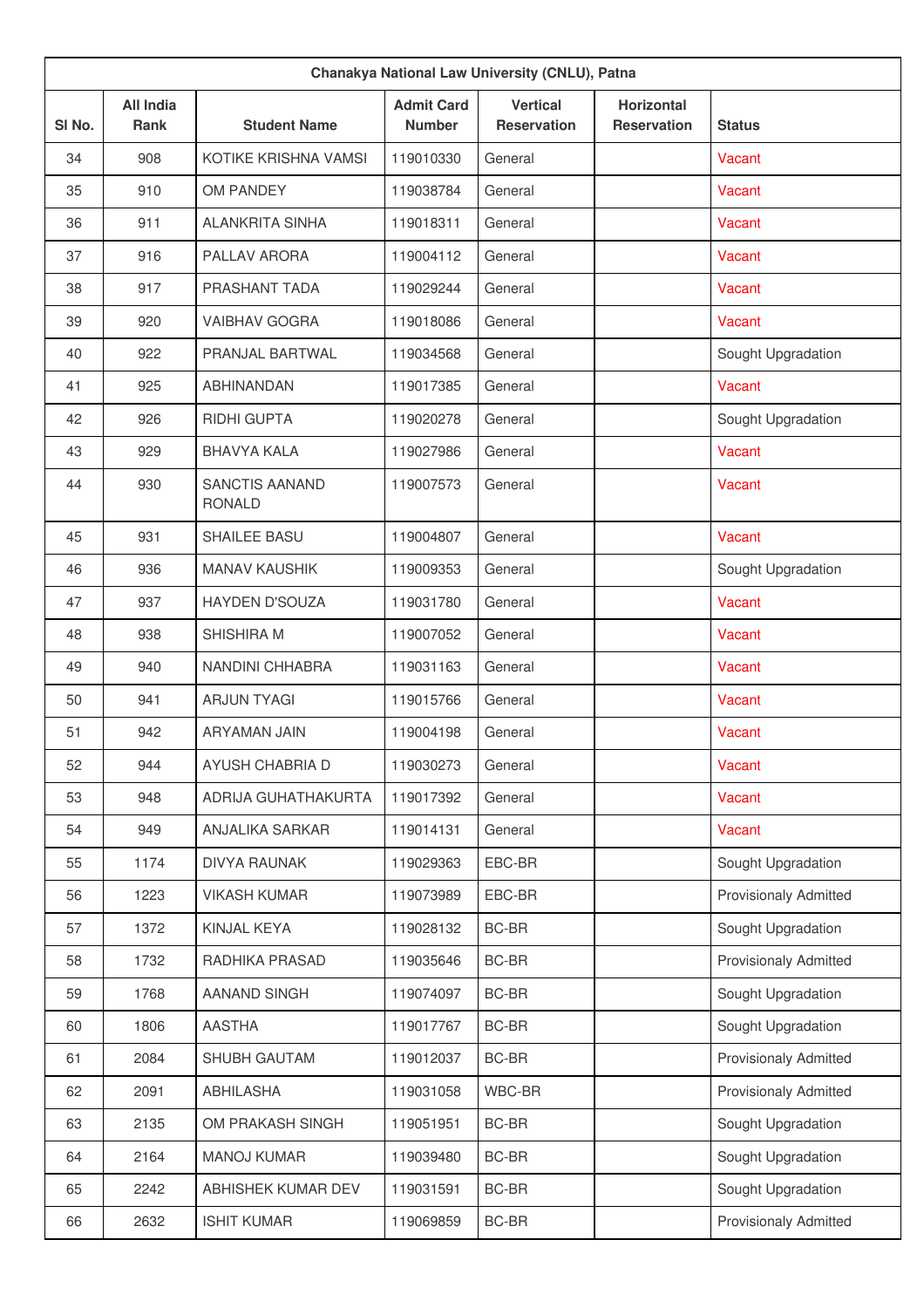| Chanakya National Law University (CNLU), Patna |                          |                        |                                    |                                |                                         |                              |  |
|------------------------------------------------|--------------------------|------------------------|------------------------------------|--------------------------------|-----------------------------------------|------------------------------|--|
| SI No.                                         | <b>All India</b><br>Rank | <b>Student Name</b>    | <b>Admit Card</b><br><b>Number</b> | <b>Vertical</b><br>Reservation | <b>Horizontal</b><br><b>Reservation</b> | <b>Status</b>                |  |
| 67                                             | 2636                     | <b>SRISHTI SARRAF</b>  | 119015037                          | <b>BC-BR</b>                   |                                         | <b>Provisionaly Admitted</b> |  |
| 68                                             | 2676                     | <b>NIKHIL BHARTI</b>   | 119026343                          | <b>BC-BR</b>                   |                                         | <b>Provisionaly Admitted</b> |  |
| 69                                             | 2752                     | SUBHANGI ANAND SINGH   | 119038314                          | WBC-BR                         |                                         | <b>Provisionaly Admitted</b> |  |
| 70                                             | 2775                     | <b>ACHINT PRIYA</b>    | 119004542                          | <b>BC-BR</b>                   |                                         | Sought Upgradation           |  |
| 71                                             | 2798                     | SAUMYA ANUSHKA         | 119069190                          | BC-BR                          |                                         | Vacant                       |  |
| 72                                             | 2805                     | <b>RAJNISH PRAKASH</b> | 119068676                          | <b>BC-BR</b>                   |                                         | <b>Provisionaly Admitted</b> |  |
| 73                                             | 2817                     | <b>NEHA KUMARI</b>     | 119039546                          | WBC-BR                         |                                         | <b>Provisionaly Admitted</b> |  |
| 74                                             | 3089                     | <b>BANDITA</b>         | 119012341                          | WBC-BR                         |                                         | <b>Provisionaly Admitted</b> |  |
| 75                                             | 3113                     | <b>SUPRIYA GUPTA</b>   | 119000484                          | EBC-BR                         |                                         | Sought Upgradation           |  |
| 76                                             | 3416                     | SADAF YAHYA            | 119011980                          | EBC-BR                         |                                         | <b>Provisionaly Admitted</b> |  |
| 77                                             | 3493                     | <b>ABHAY ANAND</b>     | 119043354                          | EBC-BR                         |                                         | <b>Provisionaly Admitted</b> |  |
| 78                                             | 3717                     | NIHAL SWARAJ PAL       | 119031265                          | EBC-BR                         |                                         | <b>Provisionaly Admitted</b> |  |
| 79                                             | 4086                     | <b>ALPESH KUMAR</b>    | 119011838                          | EBC-BR                         |                                         | <b>Provisionaly Admitted</b> |  |
| 80                                             | 4599                     | PRIYA SINGH            | 119040231                          | EBC-BR                         |                                         | Sought Upgradation           |  |
| 81                                             | 4714                     | <b>APRAJITA</b>        | 119014280                          | EBC-BR                         |                                         | <b>Provisionaly Admitted</b> |  |
| 82                                             | 4827                     | <b>ANSH PRASAD</b>     | 119052128                          | EBC-BR                         |                                         | Vacant                       |  |
| 83                                             | 5099                     | <b>ABHIJEET</b>        | 119023145                          | EBC-BR                         |                                         | <b>Provisionaly Admitted</b> |  |
| 84                                             | 5249                     | <b>ASAD ANWER</b>      | 119008117                          | EBC-BR                         |                                         | <b>Provisionaly Admitted</b> |  |
| 85                                             | 5316                     | <b>MANI RAJ</b>        | 119024789                          | EBC-BR                         |                                         | <b>Provisionaly Admitted</b> |  |
| 86                                             | 5453                     | <b>KUMAR RAUSHAN</b>   | 119033310                          | EBC-BR                         |                                         | <b>Provisionaly Admitted</b> |  |
| 87                                             | 5468                     | <b>KUMAR UTSAV</b>     | 119017508                          | EBC-BR                         |                                         | Provisionaly Admitted        |  |
| 88                                             | 5516                     | NISHANT ARYAMAN        | 119017675                          | EBC-BR                         |                                         | <b>Provisionaly Admitted</b> |  |
| 89                                             | 5638                     | MD JUNAID IMAM         | 119020498                          | EBC-BR                         |                                         | Provisionaly Admitted        |  |
| 90                                             | 6153                     | SHADMAN SHAMIM         | 119033257                          | EBC-BR                         |                                         | <b>Provisionaly Admitted</b> |  |
| 91                                             | 6230                     | <b>DIKSHA RAJ</b>      | 119038659                          | EBC-BR                         |                                         | <b>Provisionaly Admitted</b> |  |
| 92                                             | 6488                     | PREKSHA PREYA          | 119031691                          | EBC-BR                         |                                         | <b>Provisionaly Admitted</b> |  |
| 93                                             | 6707                     | <b>AMIT KUMAR</b>      | 119025022                          | EBC-BR                         |                                         | Vacant                       |  |
| 94                                             | 7313                     | RAJU KUMAR             | 119046402                          | SC-BR                          |                                         | <b>Provisionaly Admitted</b> |  |
| 95                                             | 8298                     | <b>AKASH DEEP</b>      | 119006993                          | SC-BR                          |                                         | Provisionaly Admitted        |  |
| 96                                             | 9359                     | NIHARIKA KUMARI        | 119023401                          | SC-BR                          |                                         | <b>Provisionaly Admitted</b> |  |
| 97                                             | 9494                     | <b>TANYA BISWAS</b>    | 119000551                          | SC-BR                          |                                         | Vacant                       |  |
| 98                                             | 10534                    | <b>MADHUKAR ANAND</b>  | 119042135                          | SC-BR                          |                                         | Sought Upgradation           |  |
| 99                                             | 11055                    | <b>ASHUTOSH KUMAR</b>  | 119022266                          | SC-BR                          |                                         | Provisionaly Admitted        |  |
| 100                                            | 11180                    | <b>ABHINAV KUMAR</b>   | 119045196                          | SC-BR                          |                                         | Sought Upgradation           |  |